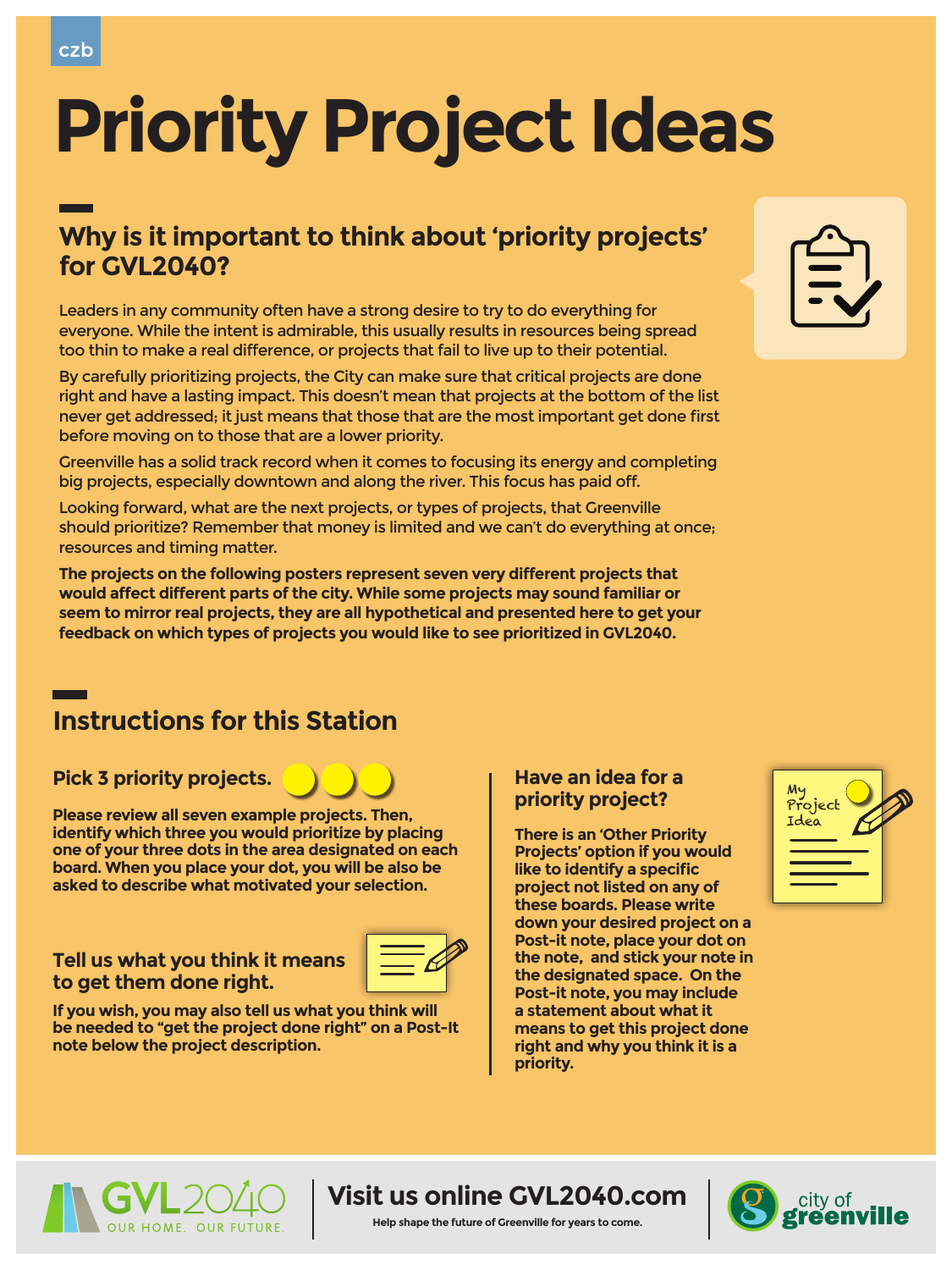





#### **Help shape the future of Greenville for years to come.**





# **Which Project Ideas Would Be Your Priorities?**

### **Parks, Open Space & Trails**



**The City proposes to issue a general obligation bond to support parks, open space and trails initiatives citywide with funds designated to create a green belt around the city, upgrade existing parks as needed, and create new feeder trails to connect to the Swamp Rabbit Trail.**

**Social/Economic Equity**

**Economic Vitality** 

**Environment**

**Quality of Life** 

**Other**

**If you choose this project as one of your three priorities, please place your dot on the reason below that best explains why you've chosen it:**

### **County Square Redevelopment & Workforce Housing**



**The City of Greenville wants to partner with the County to ensure the proposed County Square redevelopment project includes affordable/workforce housing and is willing to partner in creative ways financially.** 

**What does it mean to get this project done right? PLEASE PLACE POST-IT NOTES HERE:**



**Social/Economic Equity**

**Economic Vitality** 

**Environment**

**Quality of Life** 

**Other**

**If you choose this project as one of your three priorities, please place your dot on the reason below that best explains why you've chosen it:**

**What does it mean to get this project done right? PLEASE PLACE POST-IT NOTES HERE:**

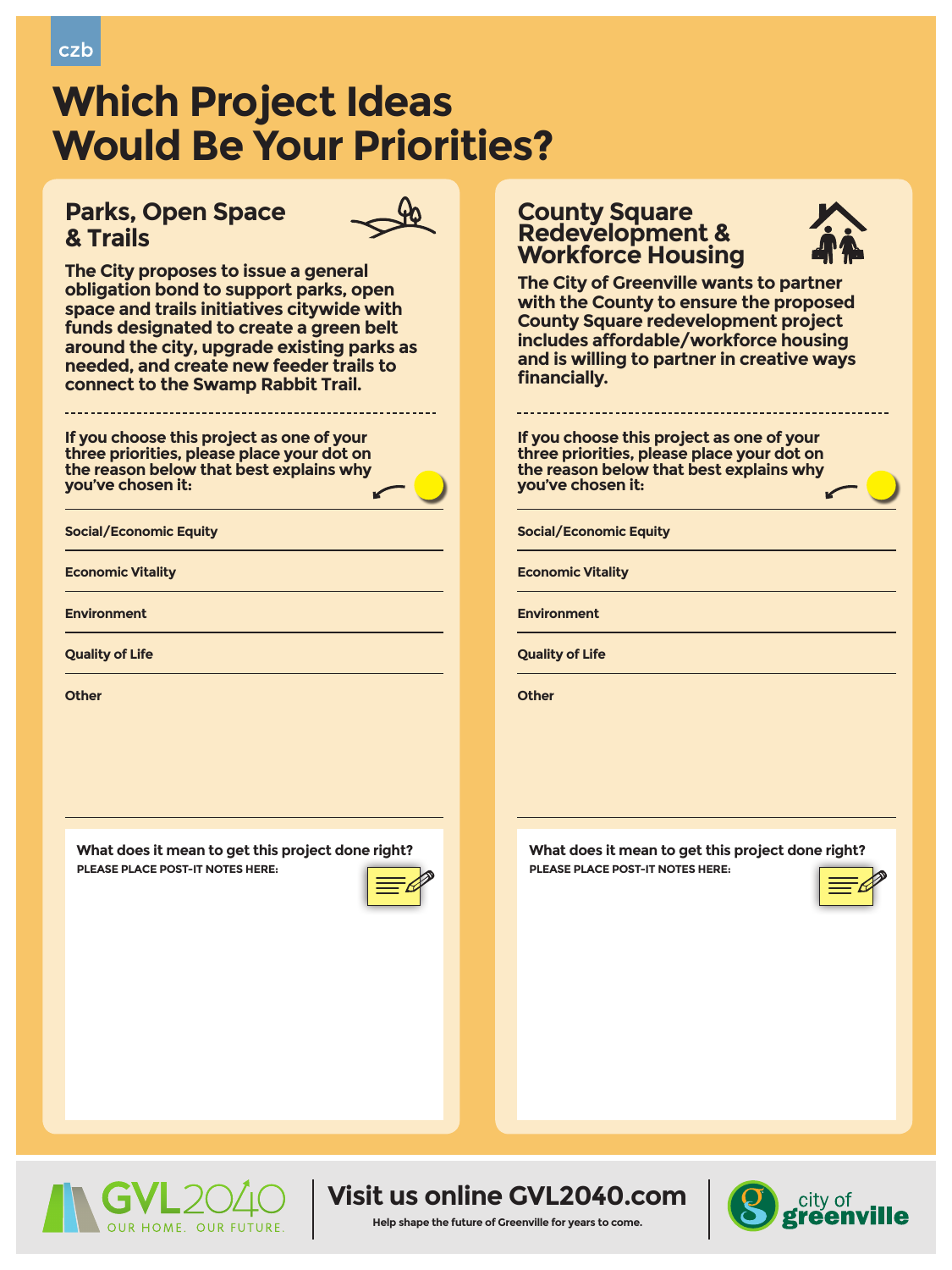





#### **Help shape the future of Greenville for years to come.**



### **Expand Opportunities Locally for Higher Education**

**In an effort to address community aspirations for expanded options to pursue advanced degrees or training locally, the City proposes to financially partner with a university to significantly expand its presence in the City of Greenville.**

### **Invest Funds to Attract a Fortune 500 Company**



**The City would like to be home to a Fortune 500 company and is willing to provide land and/or other financial incentives to land a Fortune 500 company in Greenville.** 

**Social/Economic Equity**

**Economic Vitality** 

**Environment**

**Quality of Life** 

**Other**

**If you choose this project as one of your three priorities, please place your dot on the reason below that best explains why you've chosen it:**

**What does it mean to get this project done right? PLEASE PLACE POST-IT NOTES HERE:**



**Social/Economic Equity**

**Economic Vitality** 

**Environment**

**Quality of Life** 

**Other**

**If you choose this project as one of your three priorities, please place your dot on the reason below that best explains why you've chosen it:**

**What does it mean to get this project done right? PLEASE PLACE POST-IT NOTES HERE:**





# **Which Project Ideas Would Be Your Priorities?**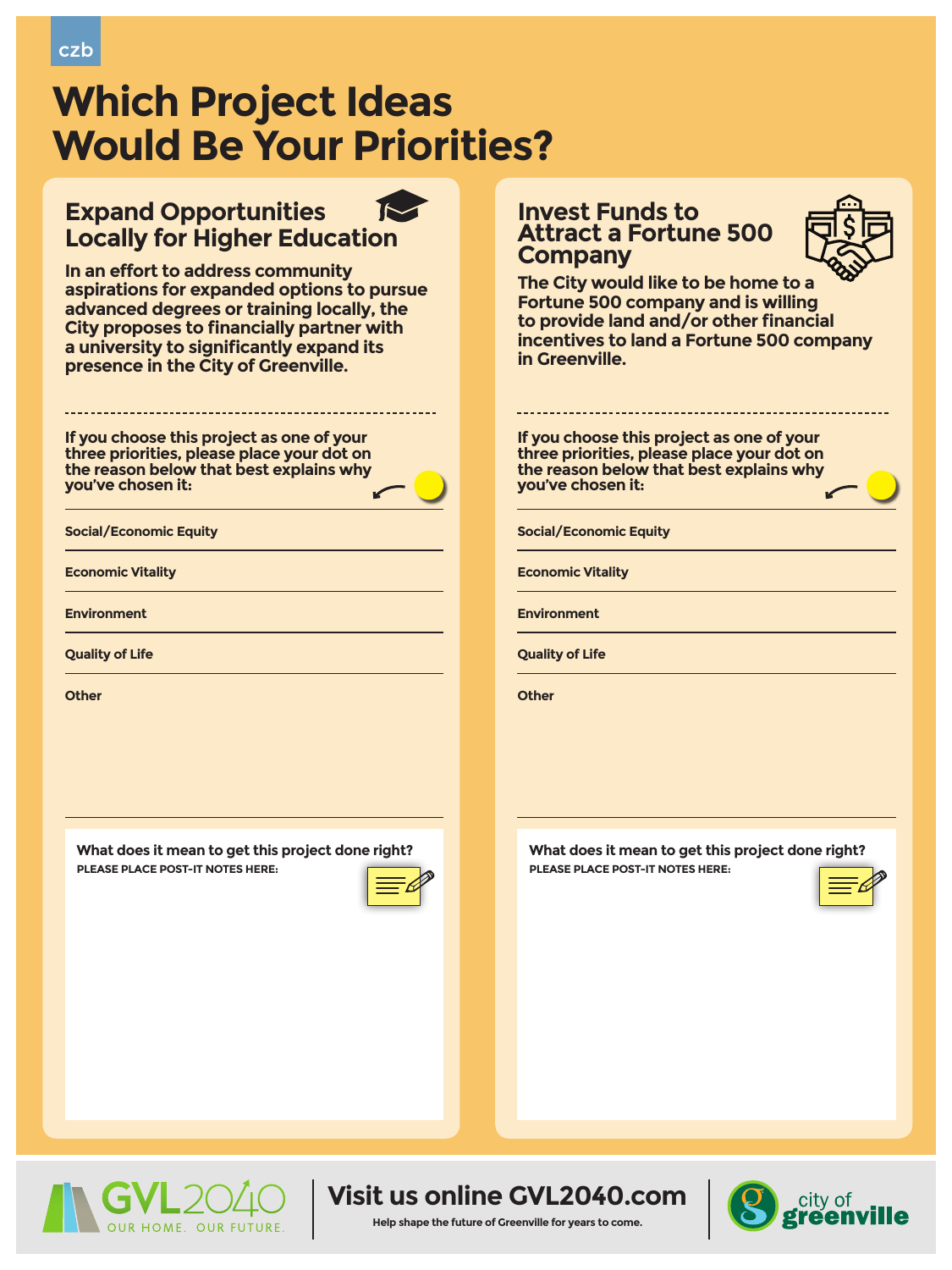### **Visit us online GVL2040.com**

#### **Help shape the future of Greenville for years to come.**



### **Neighborhood Planning Projects**



**The City wants to complete an in-depth neighborhood planning initiative and invest in the revitalization of designated neighborhoods. The initial five-year effort would focus on five special emphasis neighborhoods (to be determined).** 

### **Corridor Planning & Improvements**

**Responding to community criticism suggesting the City has not kept up with necessary infrastructure investment along some of the city's primary commercial corridors – curb/sidewalk upgrades, street trees, bike lanes, signage control, general repair, etc., the City has agreed to a five year program to upgrade the primary corridors in the following order:**

- **•Lauren's Road (between Haywood Road and I-385)**
- **•Poinsett Highway (from Loop Road at the northern city limit**
- **boundary to Rutherford Street)**
- **•Wade Hampton Boulevard (from East Stone Avenue near downtown to White Oak Drive near Bob Jones University)**

**Social/Economic Equity**

**Economic Vitality** 

**Environment**

**Quality of Life** 

#### **Other**

**If you choose this project as one of your three priorities, please place your dot on the reason below that best explains why you've chosen it:**

**What does it mean to get this project done right? PLEASE PLACE POST-IT NOTES HERE:**



**Social/Economic Equity**

**Economic Vitality** 

**Environment**

**Quality of Life** 

**Other**

**If you choose this project as one of your three priorities, please place your dot on the reason below that best explains why you've chosen it:**

**What does it mean to get this project done right? PLEASE PLACE POST-IT NOTES HERE:**









# **Which Project Ideas Would Be Your Priorities?**